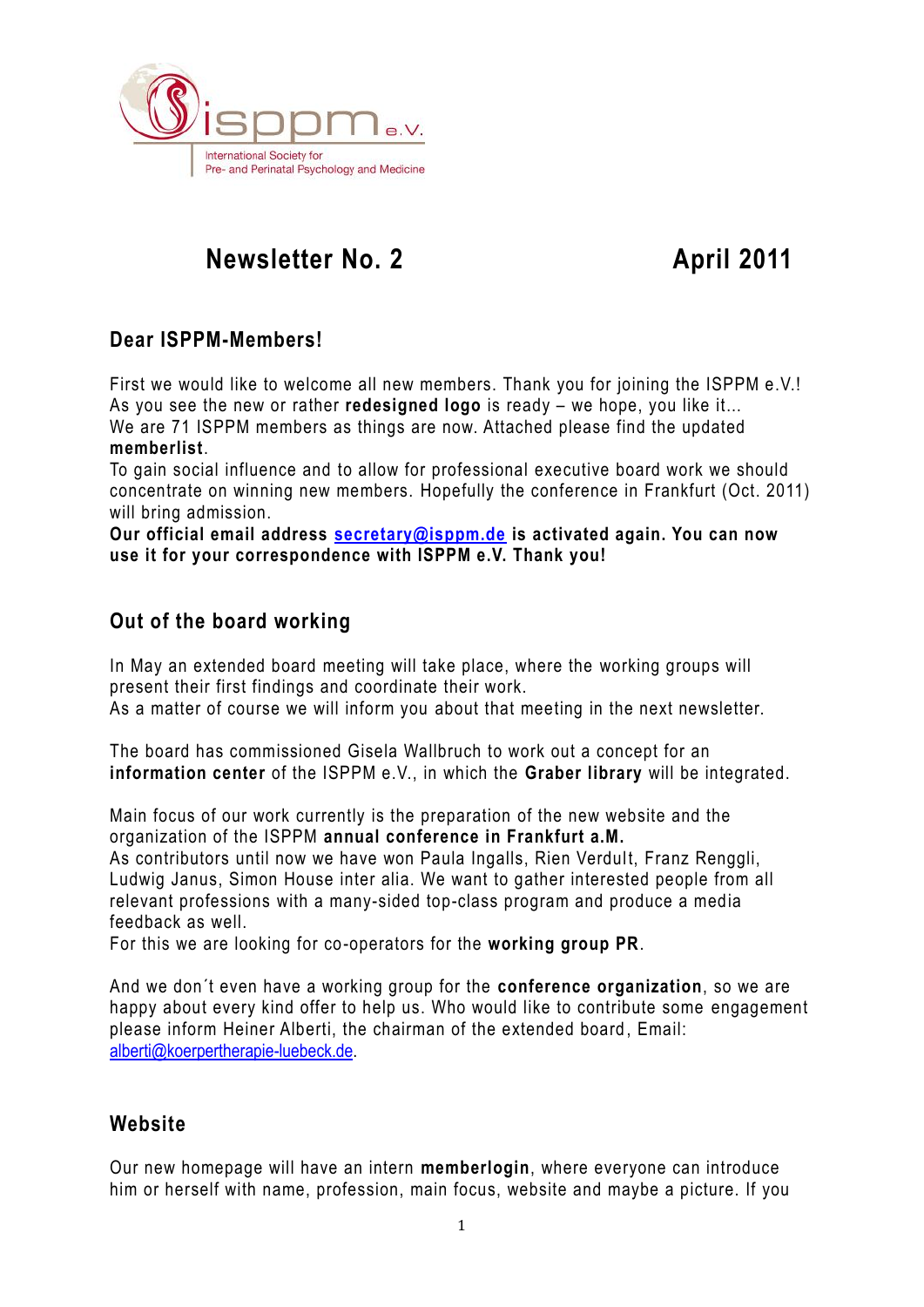

# **Rewsletter No. 2** April 2011

send your **member information** directly to **Christof Plothe, Email [plothe@yahoo.com](mailto:plothe@yahoo.com)** it will appear on our new website.

## **Complaint against MRT-Birth**

We are quite worried the increasing permeation of technology in the field of pregnancy and birth. One of the newest outgrowth of this fatal tendency is the so called MRT-Birth. Childbirth takes place under an magnetic resonance tomography to take good pictures. The Charité (clinic in Berlin) is very proud of their technical innovation: http://radiologie.charite.de/index.action/open\_news.article\_oid/713308.html

Dr. Sven Hildebrandt has already given a critical comment (please find it attached). Irene Behrmann initiated to deposit complaint against MRT-Birth at the German public health department by several associations. The ISPPM e.V. is one of them.

### **New publications**

#### **Blaffer-Hrdy (2010): Mothers and Others. The Evolutionary Origins of Mutual Understanding (Belknap Press)**

Provocative. [Hrdy] argues that unlike other apes, Homo sapiens could never have evolved if human mothers had been required to raise their offspring on their own. Human infants are too helpless and too expensive in their demands for care and resources. So human females have to line up helpers --sometimes extending beyond their own kin--to raise their young. That requires both males and females to invest heavily in social skills for bargaining with other members of their groups. Hrdy suggests that females in ancestral hunting and gathering groups may have thrived because they were free to be flexible in this way. Female flexibility was reduced when humans established settlements requiring male coalitions to defend them, probably leading to greater control of females by males...The most refreshing aspect of [this] book is the challenge [it] offers to what we thought we already knew.

John Odling-Smee (Nature 20090626)

Hardy argues that human cooperation is rooted not in war making, as sociobiologists have believed, but in baby making and baby -sitting. Hrdy's conception of early human society is far different from the classic sociobiological view of a primeval nuclear family, with dad off hunting big game and mom tending the cave and the kids. Instead, Hrdy paints a picture of a cooperative breeding culture in which parenting duties were spread